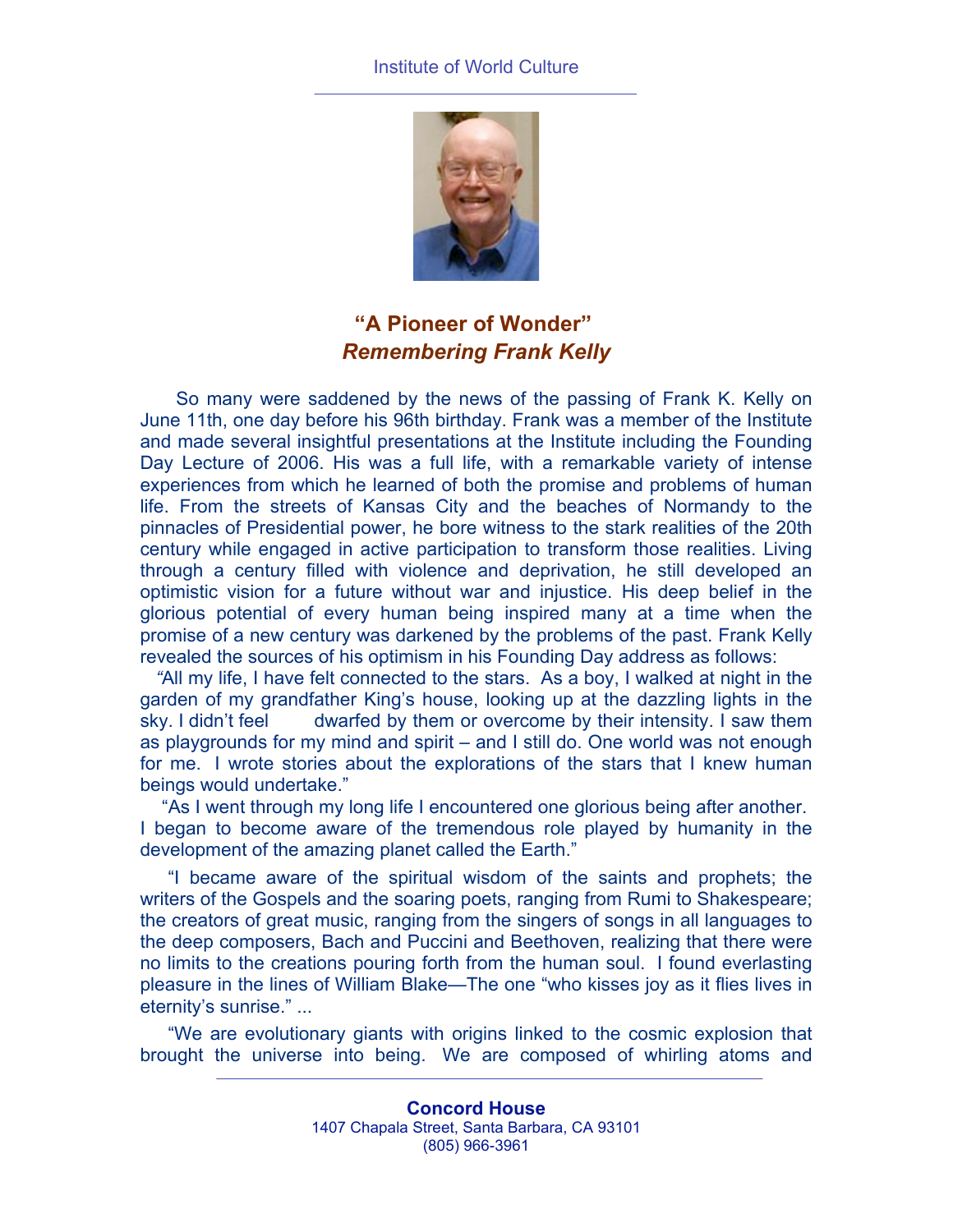glowing molecules beyond our comprehension. Albert Einstein, the greatest thinker of the 20th century, who brought us into the nuclear age, which may destroy us all, decided that we were created by a Spirit we could never understand. We can never understand how far we have come and how far we may have to go. We are electromagnetic fields of energy and yet many of us may become Glorious Beings rising like mountains on new horizons."

Frank affirmed this faith in spite of his recognition of the great capacity of mankind to do evil things. Recently, at a forum this past April at the Institute, we were warned of the dangers facing mankind:

"Humanity is in a tragic situation. You are surrounded by more dangers than any generation before you. And yet you have more strength, more technological knowledge, more allies to help you than any previous people who came into existence in the years past. How do I dare to make such statements to you? I dare because I have lived in this body for more than 90 years – and I have experienced many miracles."

One challenge Frank Kelly dared to confront was the threat of nuclear war and war generally. He served as Vice-President of the Nuclear Age Peace Foundation since its founding. He gave tireless support for efforts to bring peace to a volatile world by using dialogue rather than war to settle conflicts. When he hosted the film *Nuclear Weapons and the Human Future* at the Institute, he addressed the question of why men go to war and how we might end the threat of war. His comments were summarized by one attendee as follows:

What creates war? War develops out of the desire to protect oneself without consideration for the welfare of others. Insisting on one's own way, disregarding dialogue, refusing to compromise or see things from the perspective of others or to work out solutions using positive, inclusive attitudes leaves brute force and terror to appear as viable solutions to problems. The failure to recognize that truthfulness in personal affairs should extend to world affairs obscures dialogue. Regarding others as needing or deserving less than we do, or being afraid that if others get what they need we will have less, leads to war. These are all powerful forces in the service of fear and alienation. Thoughts such as these pollute and deaden the imagination and the heart. So, how do we turn away from a world dominated by fear and move towards a world alive with hope, respect and admiration for each other? We could begin, Frank believed, by recognizing that thought is more powerful than any nuclear weapon. In fact, it is thought which produces war and weapons of war, and it is thought which puts them to use to dominate and destroy.

 It is thoughtful analysis of our vulnerability to false calculations about the necessity of war or violence that is part of Frank Kelly's legacy to mankind. He urges us to ask bold questions such as 'What kind of world would it be if thoughts of loving-kindness predominated'? Frank Kelly's example shows us that such a world is possible, and is created by each and every loving thought and act made each and every hour of the day by each and every human being, regardless of

> **Concord House** 1407 Chapala Street, Santa Barbara, CA 93101 (805) 966-3961